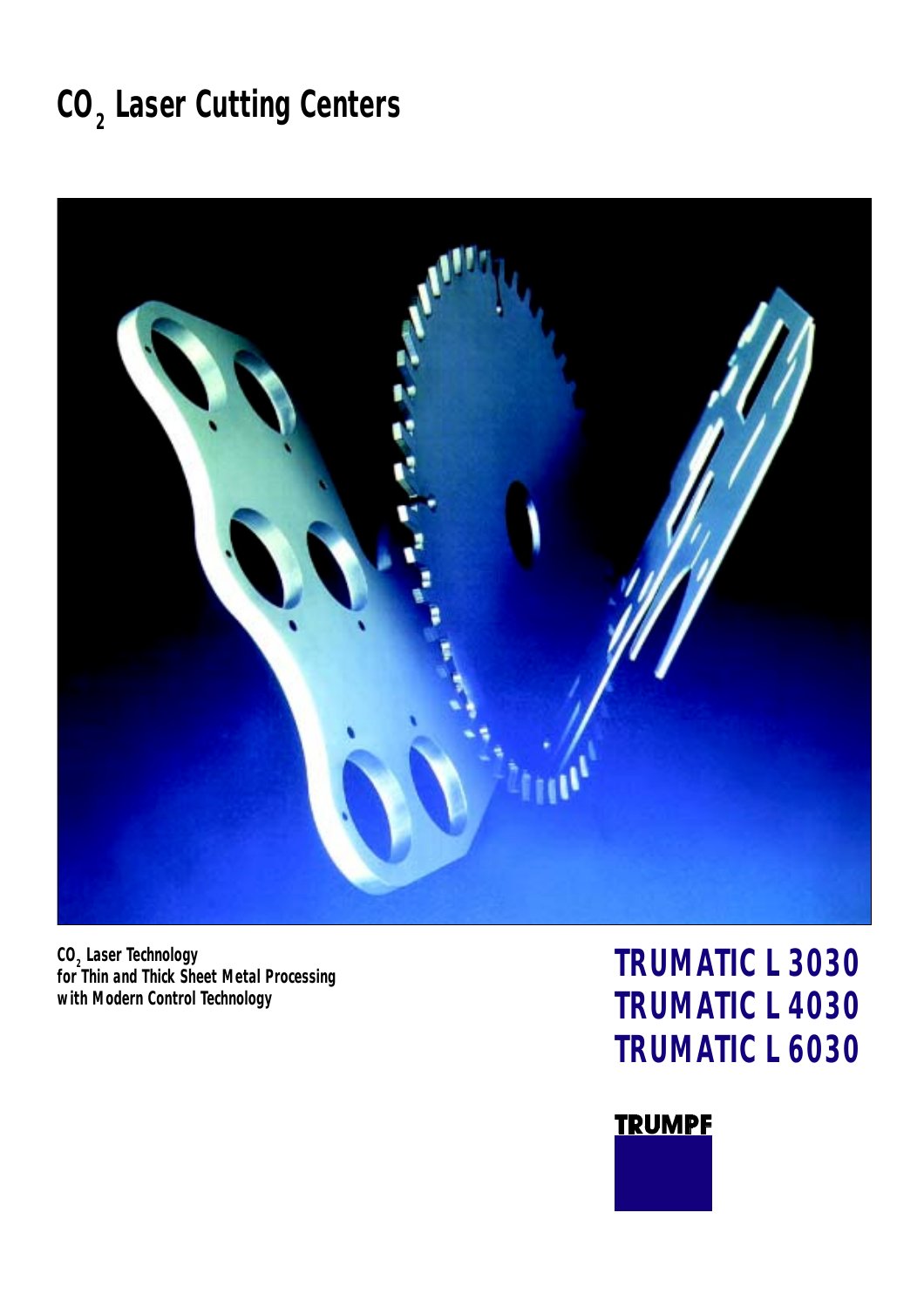## **Your Partner for any Sheet Thickness**



**In 1987 TRUMPF presented the first ever flatbed laser cutting center with a TRUMPF TLF laser. Since that time these machines have revolutionized everyday production in sheet metal fabrication.**

**The machines from the TRUMATIC L 3030 - L 4030 - L 6030 series are the result of continual research and development, and incorporate all of our know-how. They are particularly distinctive for their combination of precision mechanical engineering and state-of-the-art laser and control technology.**

> The laser cutting installations from the TRUMATIC L 3030 - L 4030 - L 6030 series are all based on a uniform machine design. They all operate according to the " flying optics" principle, where the laser beam is moved over the working area. This allows high processing speeds to be achieved independent of material weight.

The machines differ from each other in size. All you need to do is choose the working area that best suits your workpiece dimensions.

All the machines can be equipped with lasers with varying outputs ranging from 2000 to 4000 watts. Here again, simply choose the laser that suits your parts spectrum.

### **Machine Design:**

The machine frame is closed, with the laser and the operator panel integrated into it. Loading and removal of sheets takes place via the automatic pallet changer. With machine accessibility from three sides, material loading and parts unloading take place parallel to production.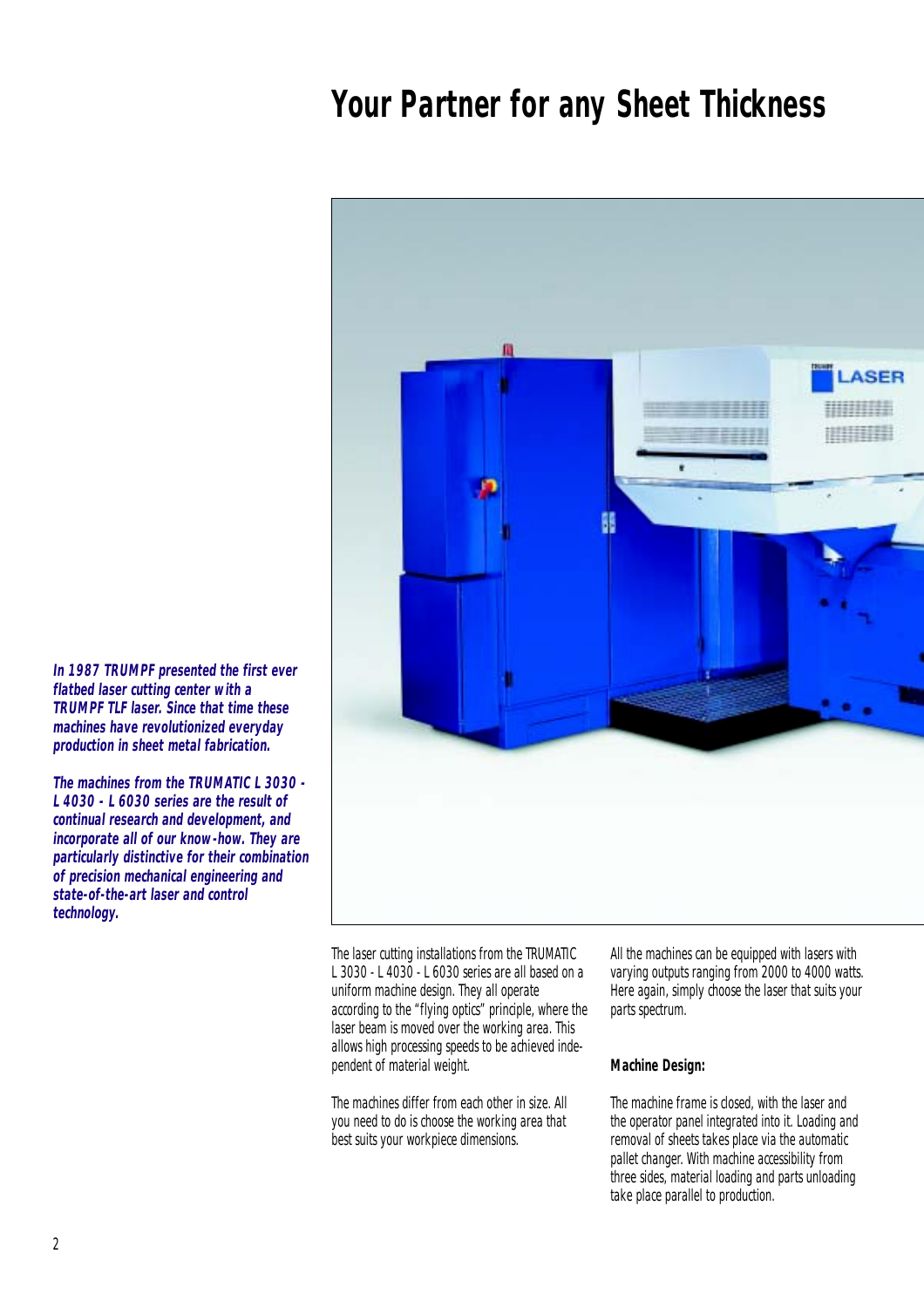

### **Control Technology:**

A modern, open control guarantees operating comfort:

- integrated table technology makes handling of  $\mathcal{L}_{\mathcal{A}}$ the laser tool extremely simple
- online help answers your questions right at the  $\blacksquare$ operator panel
- Teleservice gives you the security of direct assistance via telephone modem
- workshop programming is always important  $\mathcal{L}_{\mathcal{A}}$ whenever a workpiece needs to be programmed quickly.

### **Safety:**

TRUMATIC laser cutting centers conform to the most stringent of safety requirements. To guard against stray radiation, the working area is enclosed by a protective plexiglass cabin, which also provides a clear view of the cutting process. To protect the operator as well as the environment, fumes and cutting residue are removed efficiently via a multi-chamber extraction system and a compact dust removal facility.

**The machines from the TRUMATIC L 3030 - L 4030 - L 6030 series are your partners in sheet metal fabrication. State of the art technology provides you with maximum fabrication latitude for the future, allowing you to react flexibly to changing production demands.**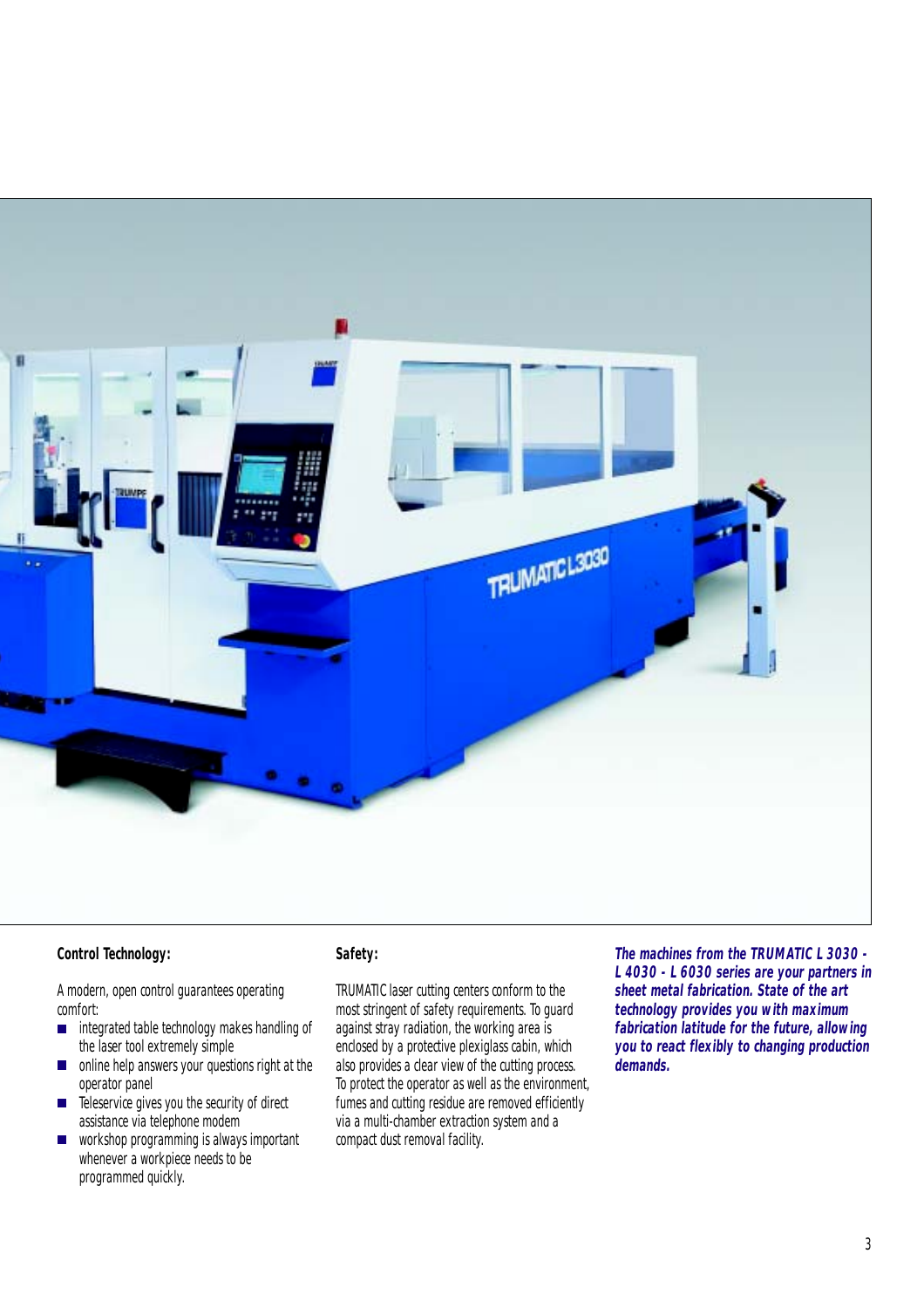# **The Parts Spectrum: Through Thick and Thin with the Laser Beam**



The laser beam is a multifunctional tool. Its great advantage is its ability to cut through a wide variety of different materials, whether thick or thin. Part geometry can be simple or highly complex – the laser beam machines everything ready for assembly. The ToPs programming system provides you with additional support here, because ToPs " knows" how different materials have to be processed.

The TC L 3030, L 4030 and L 6030 are primarily utilized to handle cutting tasks, but the laser beam can do a lot more than just that:

- parts can be marked for identification purposes  $\mathbb{R}^2$
- dot marks can be produced in the material r.
- coated sheets can also be processed.**I**

**Fast cutting with SprintLas**



**Perfect processing of thin sheets and thick plate**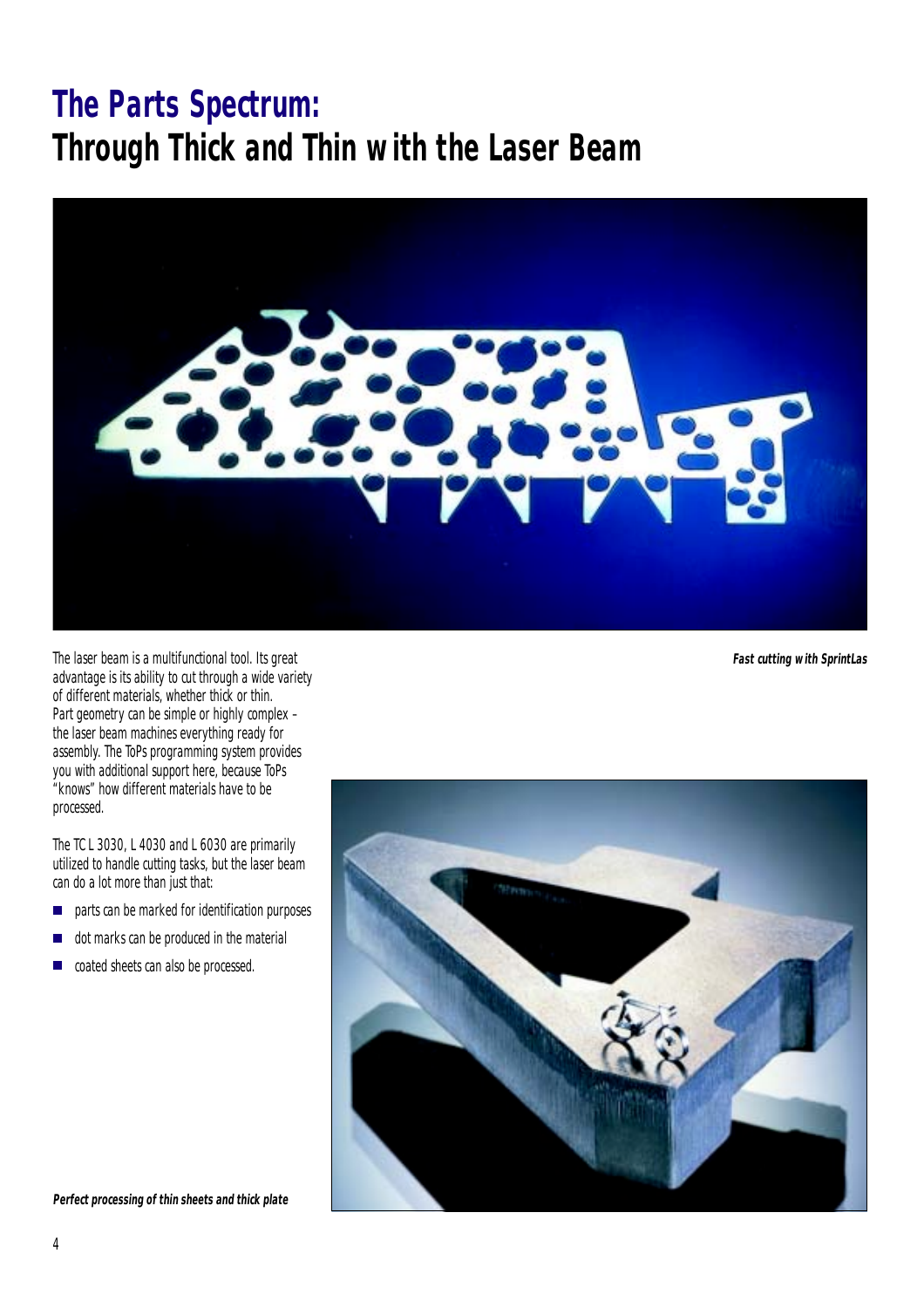

**HI-LAS: oxide-free cut edges in stainless steel**



**Cutting speed and cut quality make the difference.**

Technologies specially developed for TRUMPF machines guarantee optimal laser processing results:

- SprintLas: increases cutting speeds by optimizing processing sequences.
- **PMS (Plasma Monitoring System): monitors** process safety during cutting of very thick stainless steel.
- **HI-LAS: oxide and burr-free cut edges in** stainless steel and aluminium alloys, accomplished through high-pressure cutting.
- **HI-LASPlus: Fast high-pressure cutting with** nitrogen in thick aluminium and stainless steel.
- ContourLas: Thick plate machining: perfect machining means using special approach techniques for process-safe cutting as well as cutting small holes in thick sheets.
- Corner processing: loopings, curves or cooling in corner areas. You choose your process, based on the material and requirements.
- TwinLine: common cuts. In combination with  $\overline{\phantom{0}}$ ToPs 100, the machines feature a module that automatically defines any common cuts and then processes them to optimize time and material savings.
- Microweld: attachment of workpieces, even in  $\overline{\mathbb{R}}$ thick materials, in the sheet via dot welds.

**Flexible through thick and thin: Laser cutting on the TRUMATIC L 3030 – L 4030 – L 6030**





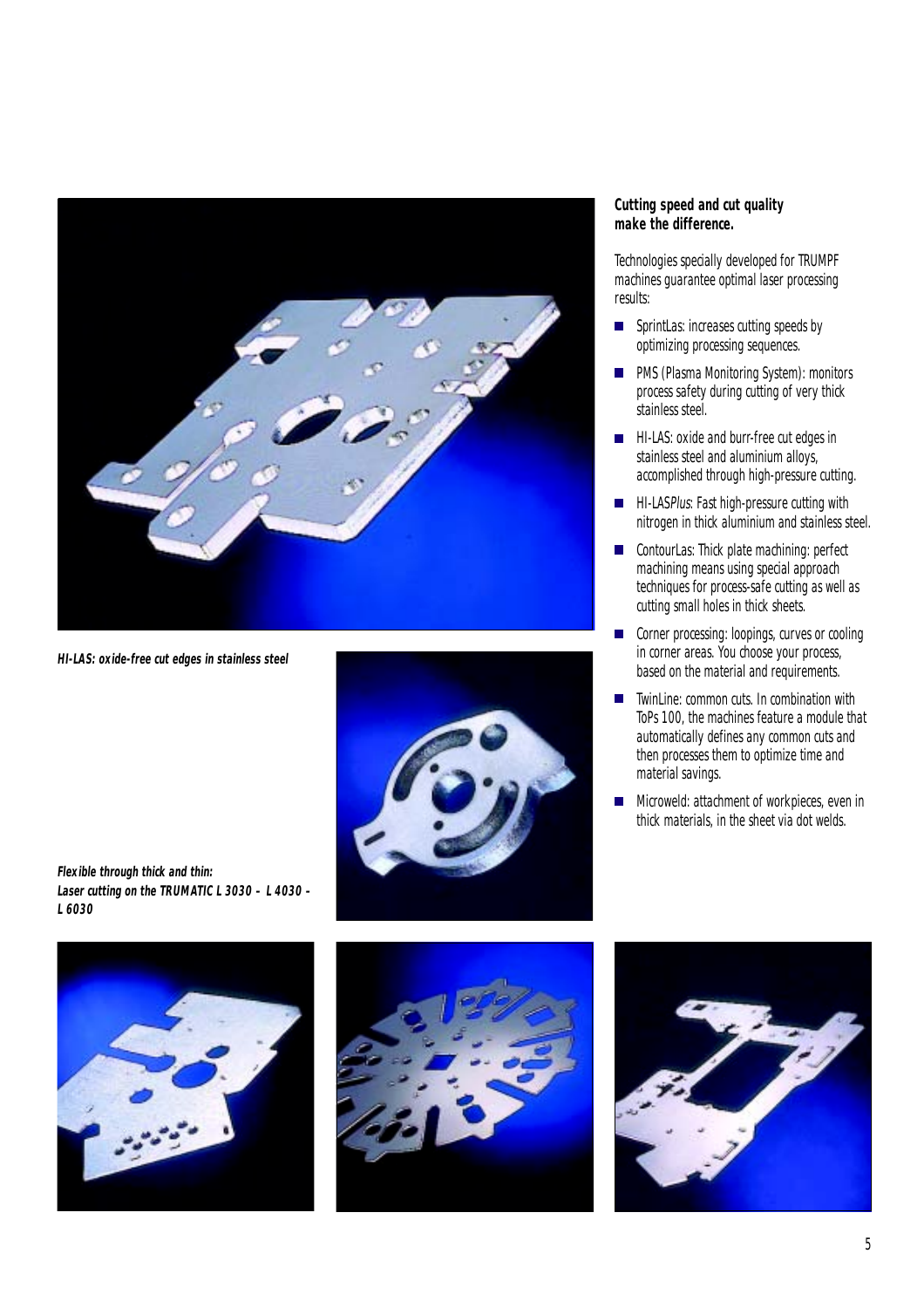# **Laser Processing: Best Achieved with Distance**



The best cutting results are achieved when the distance between the cutting head and the sheet surface is kept constant. The non-contact automatic height regulation DIAS calculates this stand off on a capacitive basis.

- Ē. optimal cutting results are guaranteed, even on bowed sheets
- DIAS calculates the position of the sheet. avoiding any further need to reposition, and scratches are also prevented.

The cutting head of the TRUMATIC L 3030, L 4030 and L 6030 is easy to use: the quick-change system allows the cutting head to be exchanged in a matter of seconds.

**Cutting with the DIAS height regulation**

# **The Laser: Reliable and Economical**



TRUMPF TLF lasers are RF-excited gas lasers. The resonator is folded into a square, providing for a compact design and high laser stability over a long period. A maintenance-free radial turbine blower with magnetic bearing is used to circulate the laser gas. TRUMPF lasers have proven themselves many times over in the rough industrial environment. Their distinctive features include best beam quality, infinitely variable laser output, and low gas consumption due to the radio-frequency technology.

The focus position is automatically adjusted, and the laser beam is guided to the cutting head along a fully encapsulated system. The AutoLas Plus regulating mechanism keeps the focus constant across the entire working area, and ensures it is adjusted automatically for different materials and thicknesses.

**Compact and powerful: TRUMPF TLF lasers**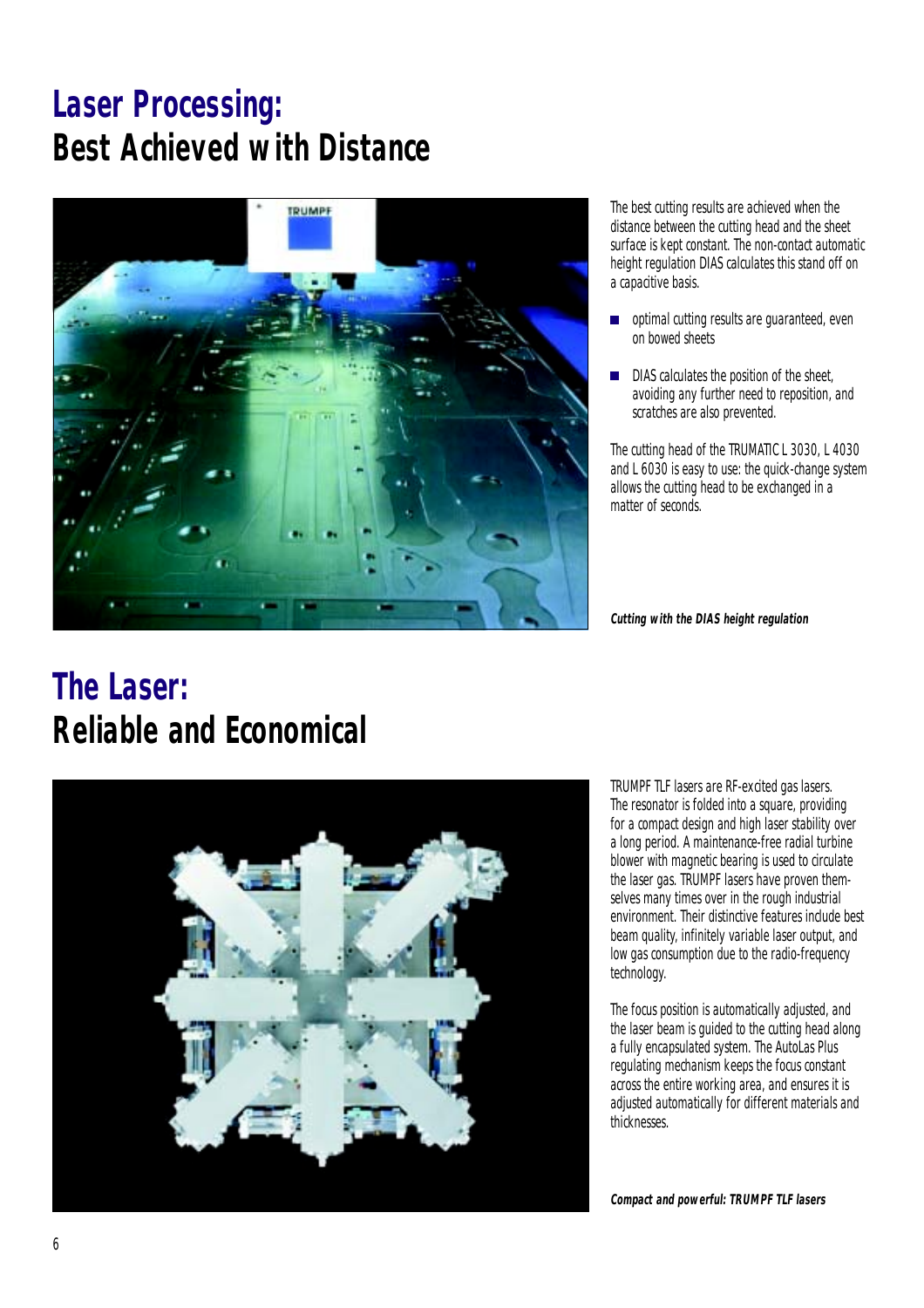# **Operation: Laser Technology Made Easy**

Modern controls ensure simple operation. The comfortable user interface is a TRUMPF development, and puts the operator's activities to the fore.

- $\blacksquare$  The integrated online help function answers questions as and when they arise.
- A sophisticated diagnosis concept, plus Teleservice via modem, is naturally included.
- The technology tables lie at the heart of the system, allowing adjustments to different materials and sheet thicknesses to be made quickly and flexibly. For frequently used materials, all laser parameters are pre-set and automatically activated by calling up a table.
- Simple parts can be programmed directly at  $\blacksquare$ the machine. For this, the control can be equipped with the module ToPs 100 lite, the workshop version of ToPs 100.



**Operator panel in the machine frame**

# **The Programming System: Tailored Precisely for the Machine**

Mature machine technology also means uncomplicated programming. ToPs 100 is a CAD/ CAM development from TRUMPF. Machine and programming system are optimally tailored for each other.

- Part drawings can be generated in ToPs, or imported from CAD/CAM systems or ToPs 600.
- Nesting is job-related.
- Nested sheets can be automatically machined at the touch of a button.

**Know-how included.** ToPs contains all our technological know-how: all machining parameters and data are stored in the technology tables and rules. ToPs "knows" which cutting parameters are suited to your material, and how to achieve the very best cutting results.



**Automatic machining of entire sheets with ToPs 100**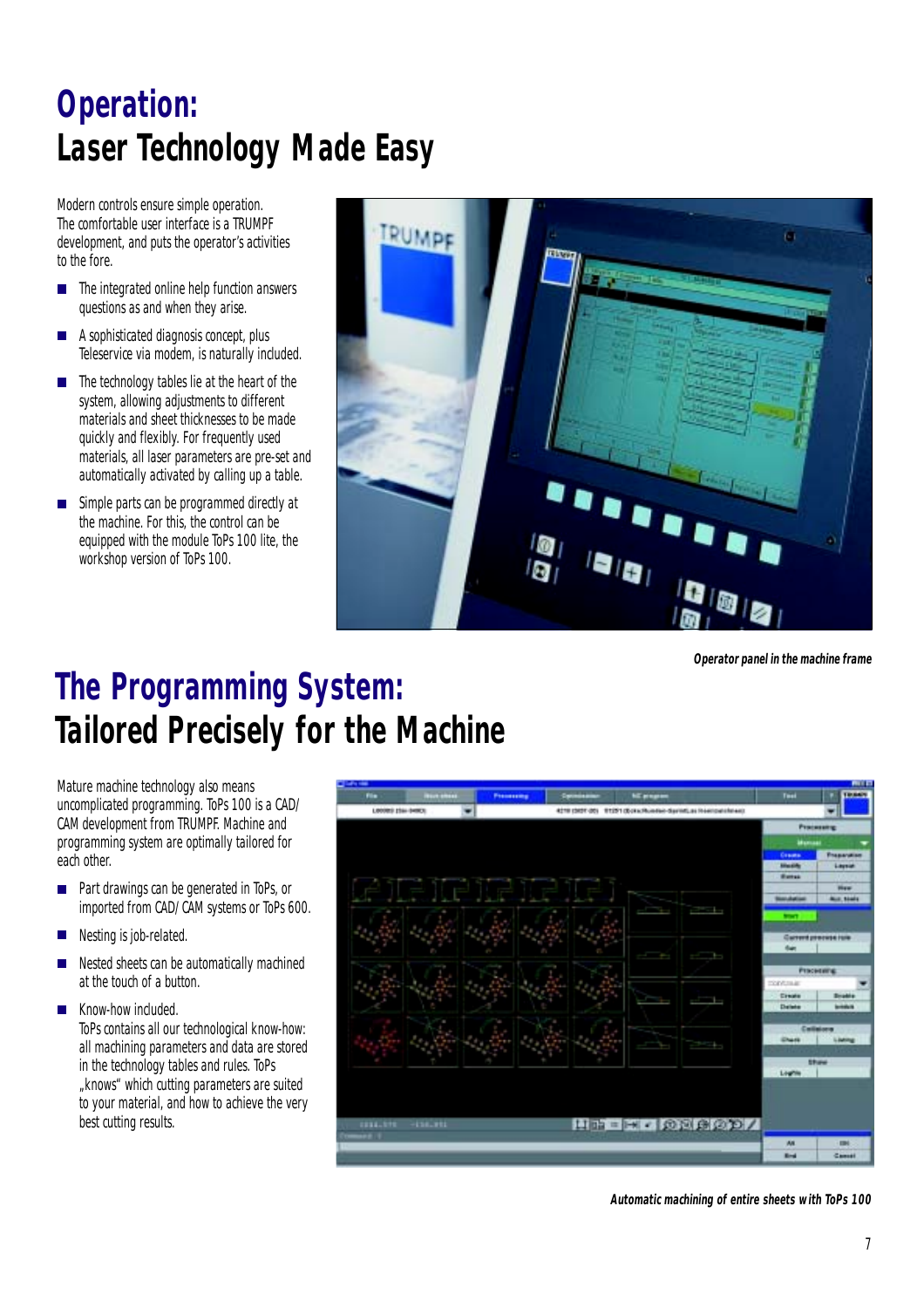# **The Options: Customized Automation**



As part of the standard package the TRUMATIC L 3030 - L 4030 and L 6030 are supplied with an automatic pallet changer that enables loading and unloading of the machine parallel to production time. The automation concept has several expansion levels, and is highly flexible – so the degree of automation can be precisely adapted to suit your own particular needs.

### **Automatic Loading:**

The loading device enables fast loading and easy handling, even where heavy sheets are involved.



### **Automatic Production:**

The entry-level solution for automation technology is the LiftMaster – it automates loading and unloading operations. The sheets are transported from the raw material stack to the pallet changer on the machine by means of suction cups. An unloading rake transports finished workpieces and scrap skeletons from the machine to the finished parts stack. The Liftmasternaturally enables unmanned production over several hours – e.g. in a second shift.



#### **Storage Connection:**

The large-scale solution is connection to a storage system – either a TRUMPF compact store or a system store. This means that fully automated production is guaranteed. Raw sheets are readied in the store, either on individual pallets or in a stack, and finished workpieces are replaced in the store in the same way.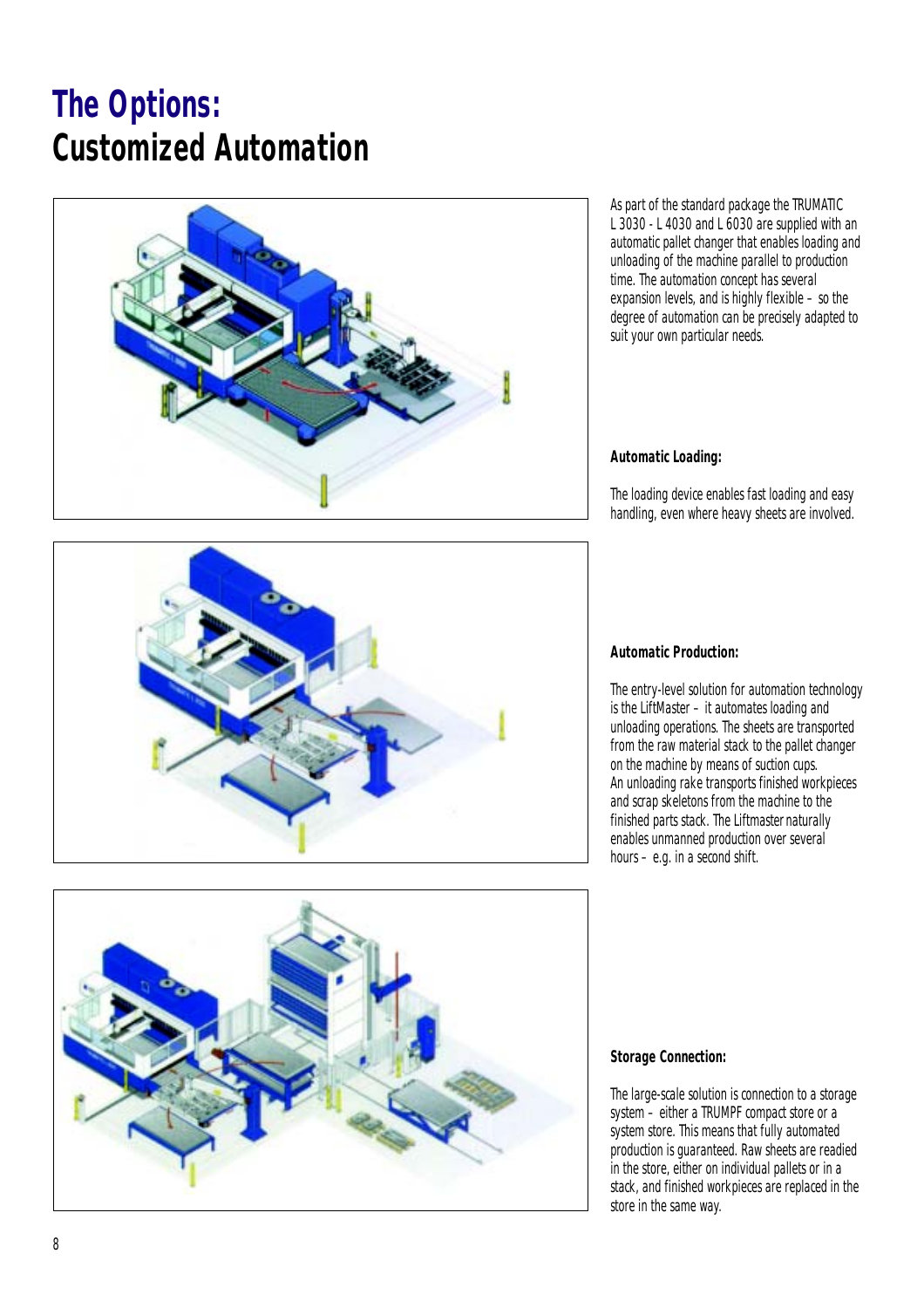# **RotoLas: Flexible Tube and Profile Cutting**

RotoLas is an additional facility for the machining of pipes and profiles.

The changeover from flat sheet to pipe cutting takes place very quickly. The NC rotary axis is rigidly fixed to the machine frame. A flexible support system guarantees that the most varied kinds of pipes are all securely guided.

One example of many steadily growing areas of application for pipe machining is the steel industry, where an increasing number of complex three-dimensional structures are being constructed out of cut sections of pipe.

Machining corners on square pipes always poses a particular challenge. Cutting speed needs to be calculated precisely here, while Z-axis travel also has to be taken into account. Here, the ToPs 400 programming system gives you all the support you need. Developed specifically for pipe machining, this system has the correct data and also changes technology tables at the right time.

Designing complex penetrations and cuts is just as simple. All you have to do is input a few key data, and ToPs takes care of everything else automatically.





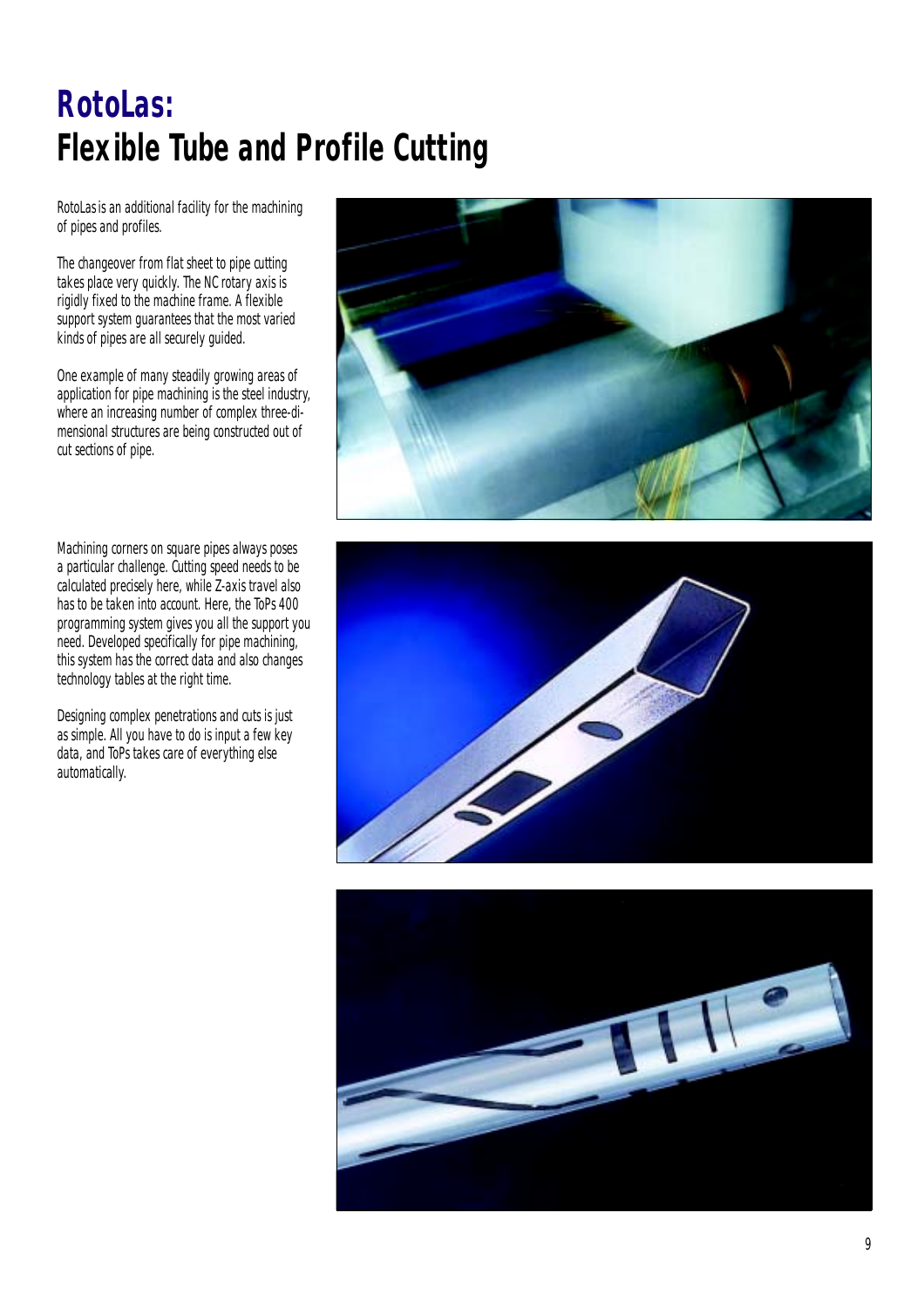# **Technical Data**

| <b>Machine</b>                                                                                                 |                                                 | <b>TRUMATIC L 3030</b>                      | <b>TRUMATIC L 4030</b>                      | <b>TRUMATIC L 6030</b>                      |
|----------------------------------------------------------------------------------------------------------------|-------------------------------------------------|---------------------------------------------|---------------------------------------------|---------------------------------------------|
| <b>Working Area</b>                                                                                            | X-axis<br>Y-axis<br>Z-axis                      | 3000 mm<br>1500 mm<br>115 mm                | 4000 mm<br>2000 mm<br>115 mm                | 6000 mm<br>2000 mm<br>115 mm                |
| Max. Workpiece Weight                                                                                          |                                                 | 710 kg                                      | 1250 kg                                     | 1900 kg                                     |
| Max. Positioning Speed                                                                                         | axis parallel<br>simultaneous                   | $60 \text{ m/min}$<br>85 m/min              | $60 \text{ m/min}$<br>85 m/min              | $60 \text{ m/min}$<br>85 m/min              |
| Accuracy <sup>1</sup><br>Smallest programmable increment<br>Positioning accuracy Pa<br><b>Repeatability Ps</b> |                                                 | $0,01$ mm<br>$\pm$ 0,10 mm<br>$\pm$ 0,03 mm | $0,01$ mm<br>$\pm$ 0,10 mm<br>$\pm$ 0,03 mm | $0,01$ mm<br>$\pm$ 0,10 mm<br>$\pm$ 0,03 mm |
| Control<br><b>TRUMPF CNC path control</b>                                                                      |                                                 | based on Sinumerik 840D                     | based on Sinumerik 840D                     | based on Sinumerik 840D                     |
| Dimensions and weights <sup>2</sup>                                                                            | Length (L)<br>Width (B)<br>Height (H)<br>Weight | 9300 mm<br>4600 mm<br>2000 mm<br>11500 kg   | 11600 mm<br>5200 mm<br>2000 mm<br>16000 kg  | 16100 mm<br>5200 mm<br>2000 mm<br>21500 kg  |

<sup>1</sup> According to German standard number VDI/DGQ 3441. Measured length is 1 m.

Workpiece tolerances depend (among other things) on the workpiece type, pre-treatment, sheet size, and location in the working area.

<sup>2</sup> Approximate values. Precise data is provided in the respective setup plan.

### **Layout with LiftMaster**



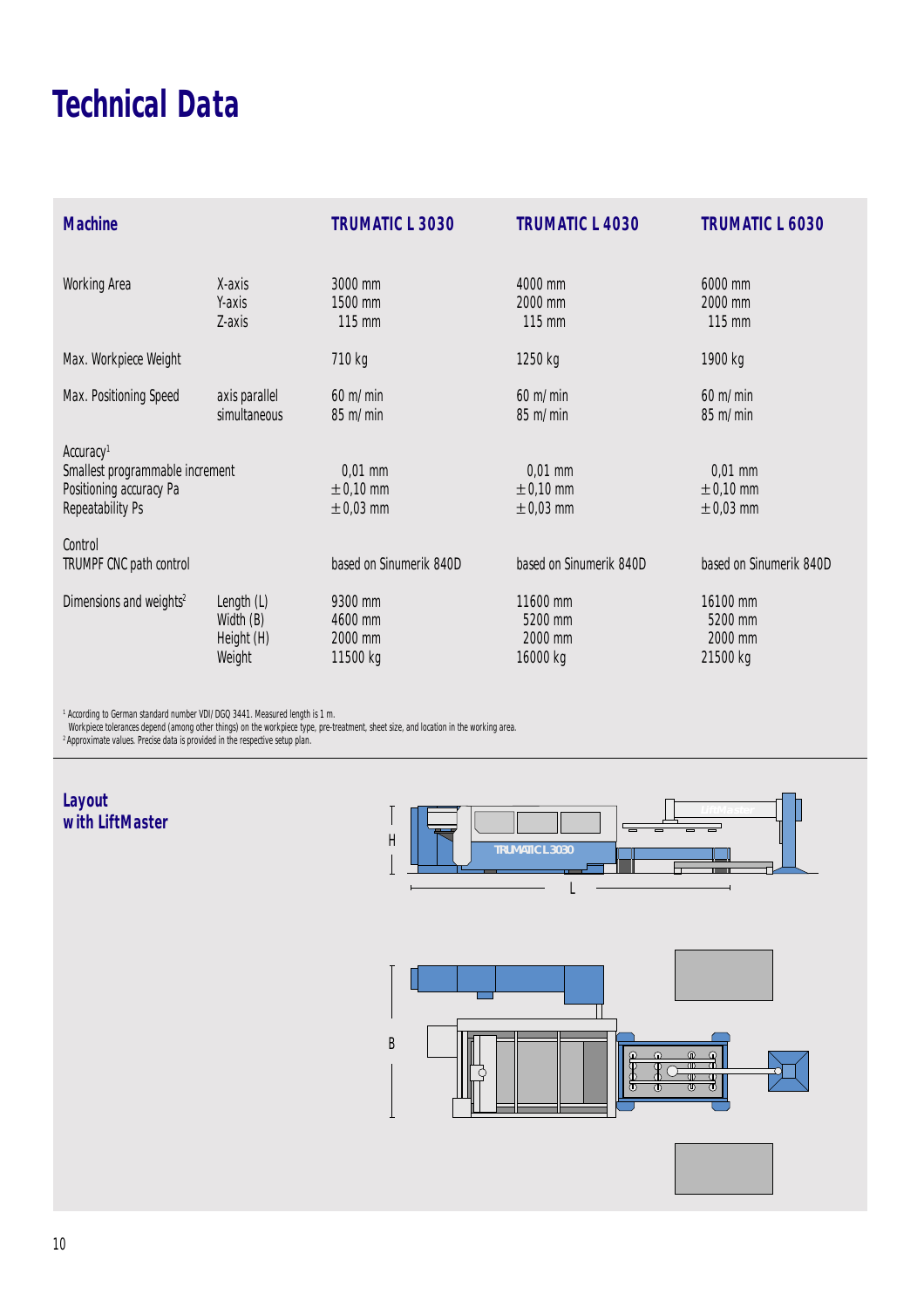| <b>TRUMPF TLF CO<sub>2</sub> Lasers</b><br><b>RF-excited</b> |                                | <b>TLF 2000</b>            | <b>TLF 2700</b>            | <b>TLF 3200</b>            | <b>TLF 4000</b>            |
|--------------------------------------------------------------|--------------------------------|----------------------------|----------------------------|----------------------------|----------------------------|
| Guaranteed max. output<br>(Programmable in 1% increments)    |                                | 2000W                      | 2700W                      | 3200 W                     | 4000W                      |
| Wave length                                                  |                                | $10,6 \mu m$               | $10,6 \mu m$               | $10,6 \mu m$               | $10,6 \mu m$               |
| Beam mode                                                    |                                | <b>TEM00</b>               | <b>TEMoo</b>               | <b>TEMoo</b>               | TEM01*                     |
| Gating frequency                                             |                                | 100 Hz - 10 kHz            | 100 Hz - 10 kHz            | 100 Hz - 10 kHz            | 100 Hz - 10 kHz            |
| <b>Consumption values</b>                                    |                                |                            |                            |                            |                            |
| Laser gas                                                    | CO <sub>2</sub><br>$N_2$<br>He | 11/h<br>61/h<br>$13$ $I/h$ | 11/h<br>61/h<br>$13$ $I/h$ | 11/h<br>61/h<br>$13$ $I/h$ | 11/h<br>61/h<br>$13$ $I/h$ |
| Cutting gas <sup>1</sup> $O_2$                               |                                | 500 - 2000 l/h             | 500 - 2000 l/h             | 500 - 2000 l/h             | 500 - 2000 l/h             |
| Laser cooling system                                         |                                | <b>Closed circulation</b>  | <b>Closed circulation</b>  | <b>Closed circulation</b>  | Closed circulation         |
| Electrical consumption values of entire unit <sup>2</sup>    |                                | 23 - 45 kW                 | 25 - 54 kW                 | 27 - 56 kW                 | 33 - 67 kW                 |

Aluminium alloys (N2)

1 Contingent on respective application. 2 Includes suction, control, RF generator and cooling unit.